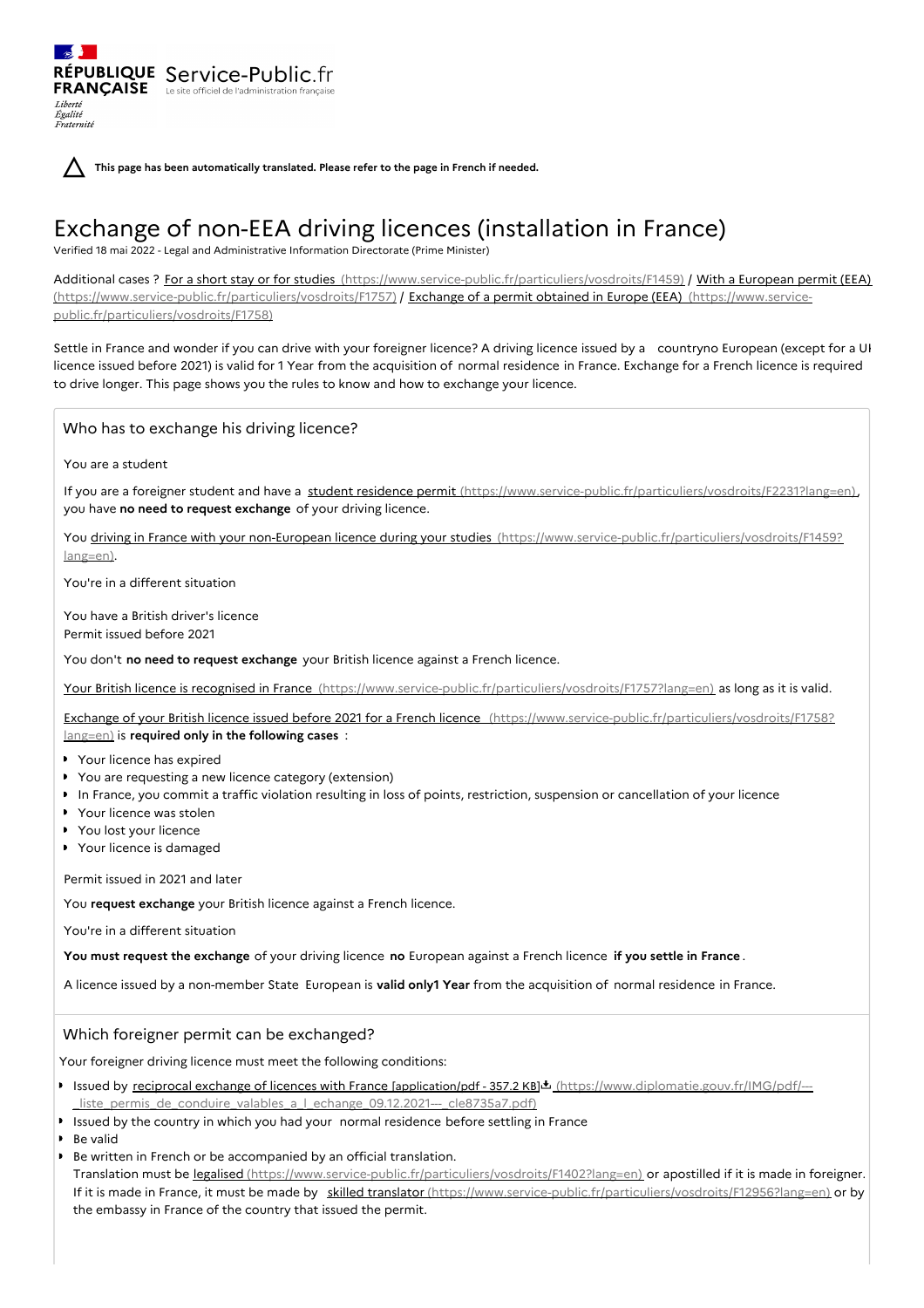If these conditions are not met, you **must pass the driving test [\(https://www.service-public.fr/particuliers/vosdroits/N530?lang=en\)](https://www.service-public.fr/particuliers/vosdroits/N530?lang=en) in France**.

 **FYI :** it is not possible to get the motorcycle A permit [\(https://www.service-public.fr/particuliers/vosdroits/F2830?lang=en\)](https://www.service-public.fr/particuliers/vosdroits/F2830?lang=en) by exchange. One motorcycle A2 permit [\(https://www.service-public.fr/particuliers/vosdroits/F31083?lang=en\)](https://www.service-public.fr/particuliers/vosdroits/F31083?lang=en) you have been issued follow training [\(https://www.service-public.fr/particuliers/vosdroits/F31119?lang=en\)](https://www.service-public.fr/particuliers/vosdroits/F31119?lang=en) after 2 years to obtain the A permit.

# What conditions to exchange your foreigner licence?

You must meet the following conditions:

- Have the minimum age to drive vehicles of the equivalent category of your licence in France
- Have your normal residence in France
- Have a valid residence permit if you are neither European nor French
- Passed the permit exam when you had your normal residence in the country of issue of the permit
- Meet any medical requirements noted on your licence.
- For example, wearing glasses is mandatory.
- If necessary, have passed medical examination for fitness for driving [\(https://www.service-public.fr/particuliers/vosdroits/F2686?](https://www.service-public.fr/particuliers/vosdroits/F2686?lang=en) lang=en).
	- For example, if your health condition involves a restriction on the licence term.
- Not having been sanctioned by suspension, withdrawal or cancellation of your right to drive in the country of issue of the licence
- Not having been punished in France, before having obtained a driving licence in another country, by a cancellation [\(https://www.service-public.fr/particuliers/vosdroits/F21774?lang=en\)](https://www.service-public.fr/particuliers/vosdroits/F21774?lang=en) or invalidating (https://www.servicepublic.fr/particuliers/vosdroits/F1685?lang=en) your right to drive

# When do I ask the foreigner to exchange the permit?

You are a foreigner (first regular arrival)

You have **1 year** from the acquisition of your normal residence in France to request the exchange of the driving licence obtained at the foreigner (excluding EEA).

If you have a 1st residence card

You must apply for an exchange of your licence **less than 1 year after the date of your card delivery** .

 **Please note :** the period of 1 year shall not run from the renewal of a residence permit or the change of status for the right to stay. For example, the 1st permanent resident card or a residence permit that would follow a 1st residence permit does not allow a new application for a driving licence exchange.

If you have a long-stay visa valid as a residence permit

You must apply for an exchange of your licence less than 1 year after:

- the date of validation of the visa online service [\(https://www.service-public.fr/particuliers/vosdroits/R52684?lang=en\)](https://www.service-public.fr/particuliers/vosdroits/R52684?lang=en),
- or the date of the sticker affixed by the Ofii () on  $1<sup>to</sup>$  long-stay visa valid residence permit

 **Please note :** the period of 1 year shall not run from the renewal of a residence permit or the change of status for the right to stay. For example, the 1st permanent resident card or a residence permit that would follow a 1st residence permit does not allow a new application for a driving licence exchange.

If you have a receipt for recognition of international protection (Ofpra)

You must request the exchange **less than 1 year after receipt delivery date** application for a residence permit.

The residence permit valid for residence must indicate one of the following:

- 'recognised refugee'
- or 'granted subsidiary protection'  $\bullet$
- or 'has applied for the first residence permit granted stateless status'

 **Please note :** the period of 1 year shall not run from the renewal of a residence permit or the change of status for the right to stay. For example, the 1st permanent resident card or a residence permit that would follow a 1st residence permit does not allow a new application for a driving licence exchange.

You are European (EEA, Andorra, Monaco, Switzerland)

You must apply for an exchange of your licence from 6<sup>e</sup> month of stay in France and before 18 <sup>e</sup> month.

You are French

You must apply for an exchange of your licence **less than 1 year after your establishment in France** .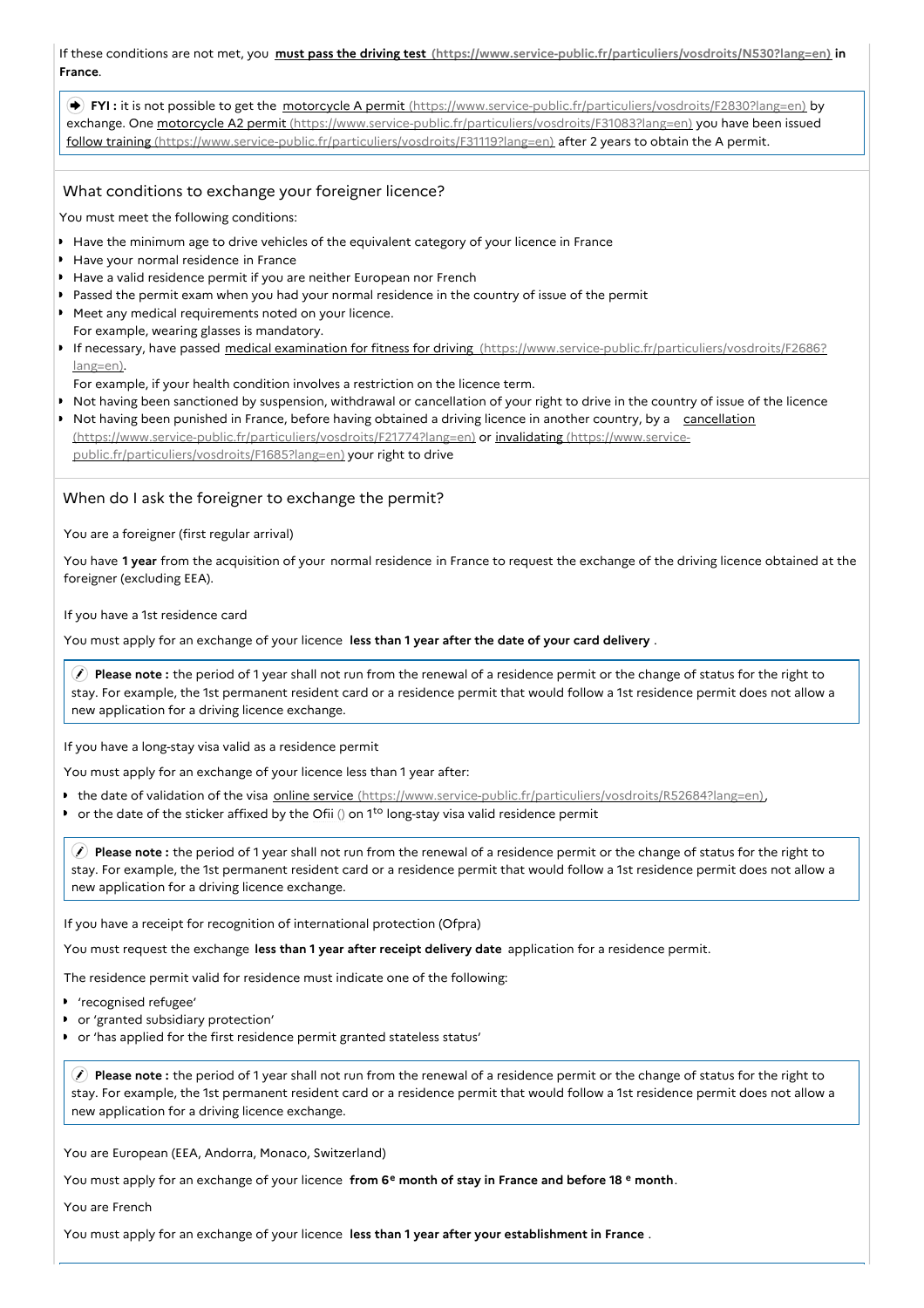| (→) FYI : if you have obtained your driving licence in France, you must request the reinstatement of your French driving rights |  |
|---------------------------------------------------------------------------------------------------------------------------------|--|
| (https://www.service-public.fr/particuliers/vosdroits/F32776?lang=en).                                                          |  |

# How do I apply for a licence exchange?

The request is made online on the website of the CHILDREN ().

 $\rightarrow$  Online application for exchange of foreigner driving licence

National Secured Securities Agency

Accessed with an account CHILDREN () or FranceConnect

Go to online service [\(https://permisdeconduire.ants.gouv.fr/\)](https://permisdeconduire.ants.gouv.fr/)

You need the following documents, **photographed or scanned**.

However, the instructor service can request the originals if necessary.

In addition, **additional documents** can be requested depending on your situation.

You are foreigners

- **Duplex colour image of original driver's licence**
- **Translation of the driver's licence if it is not written in French.**

Translation must be legalised [\(https://www.service-public.fr/particuliers/vosdroits/F1402?lang=en\)](https://www.service-public.fr/particuliers/vosdroits/F1402?lang=en) or apostilled if it is made in foreigner.

If it is made in France, it must be made by skilled translator [\(https://www.service-public.fr/particuliers/vosdroits/F12956?lang=en\)](https://www.service-public.fr/particuliers/vosdroits/F12956?lang=en) or by the embassy in France of the country that issued the permit.

- **Certificate of identity** [\(https://www.service-public.fr/particuliers/vosdroits/F31057?lang=en\)](https://www.service-public.fr/particuliers/vosdroits/F31057?lang=en)
- Proof of domicile [\(https://www.service-public.fr/particuliers/vosdroits/F31847?lang=en\)](https://www.service-public.fr/particuliers/vosdroits/F31847?lang=en) less than 6 months
- Proof of regularity of residence in France (residence permit or Ofii sticker on your passport) (https://www.service[public.fr/particuliers/vosdroits/F39?lang=en\)](https://www.service-public.fr/particuliers/vosdroits/F39?lang=en)
- Photo Code and Digital Signature **E** [\(https://permisdeconduire.ants.gouv.fr/services/geolocaliser-les-photographes-habilites\)](https://permisdeconduire.ants.gouv.fr/services/geolocaliser-les-photographes-habilites) . If you don't have access to a digital signature and photo service, you can complete and mail a photo signature (FPS) form during the remote procedure.
- Certification of driving rights **less than 6 months** on the date of application This document shall be issued by the foreign authorities which issued the driving licence. It allows you to verify that your licence has not been suspended, withdrawn or cancelled.
- Translation of the certificate of driving rights if not in French, by a skilled translator (https://www.service[public.fr/particuliers/vosdroits/F12956?lang=en\)](https://www.service-public.fr/particuliers/vosdroits/F12956?lang=en) in France.
- If you do not have the nationality of the country of issue of the permit, proof of normal residence in the foreigner at the time of issue of the foreigner permit.

For example, certification of registration and cancellation of consular records, employment contract, pay slips, work certificates.

- If you have heavy permit [\(https://www.service-public.fr/particuliers/vosdroits/N530?lang=en\)](https://www.service-public.fr/particuliers/vosdroits/N530?lang=en), medical opinion of fitness for driving in heavy categories, or declaration of renunciation in heavy categories
- If your licence has been cancelled or suspended: decision to cancel or suspend + mail informing of the obligation to exchange sent by the prefecture + medical opinion

All documents in a foreign language must be accompanied by a translation skilled translator (https://www.service[public.fr/particuliers/vosdroits/F12956?lang=en\).](https://www.service-public.fr/particuliers/vosdroits/F12956?lang=en)

You are an internationally protected foreigner (Ofpra)

You are in this situation if you are recognised as a refugee, admitted to subsidiary protection or stateless.

- **Duplex colour image of original driver's licence**
- Translation of the driver's licence if it is not written in French. Translation must be legalised [\(https://www.service-public.fr/particuliers/vosdroits/F1402?lang=en\)](https://www.service-public.fr/particuliers/vosdroits/F1402?lang=en) or apostilled if it is made in foreigner.
- If it is made in France, it must be made by skilled translator [\(https://www.service-public.fr/particuliers/vosdroits/F12956?lang=en\)](https://www.service-public.fr/particuliers/vosdroits/F12956?lang=en) or by the embassy in France of the country that issued the permit.
- Certificate of identity [\(https://www.service-public.fr/particuliers/vosdroits/F31057?lang=en\)](https://www.service-public.fr/particuliers/vosdroits/F31057?lang=en)
- Proof of domicile [\(https://www.service-public.fr/particuliers/vosdroits/F31847?lang=en\)](https://www.service-public.fr/particuliers/vosdroits/F31847?lang=en) less than 6 months
- Proof of regularity of residence in France (residence permit or Ofii sticker on your passport) (https://www.service[public.fr/particuliers/vosdroits/F39?lang=en\)](https://www.service-public.fr/particuliers/vosdroits/F39?lang=en)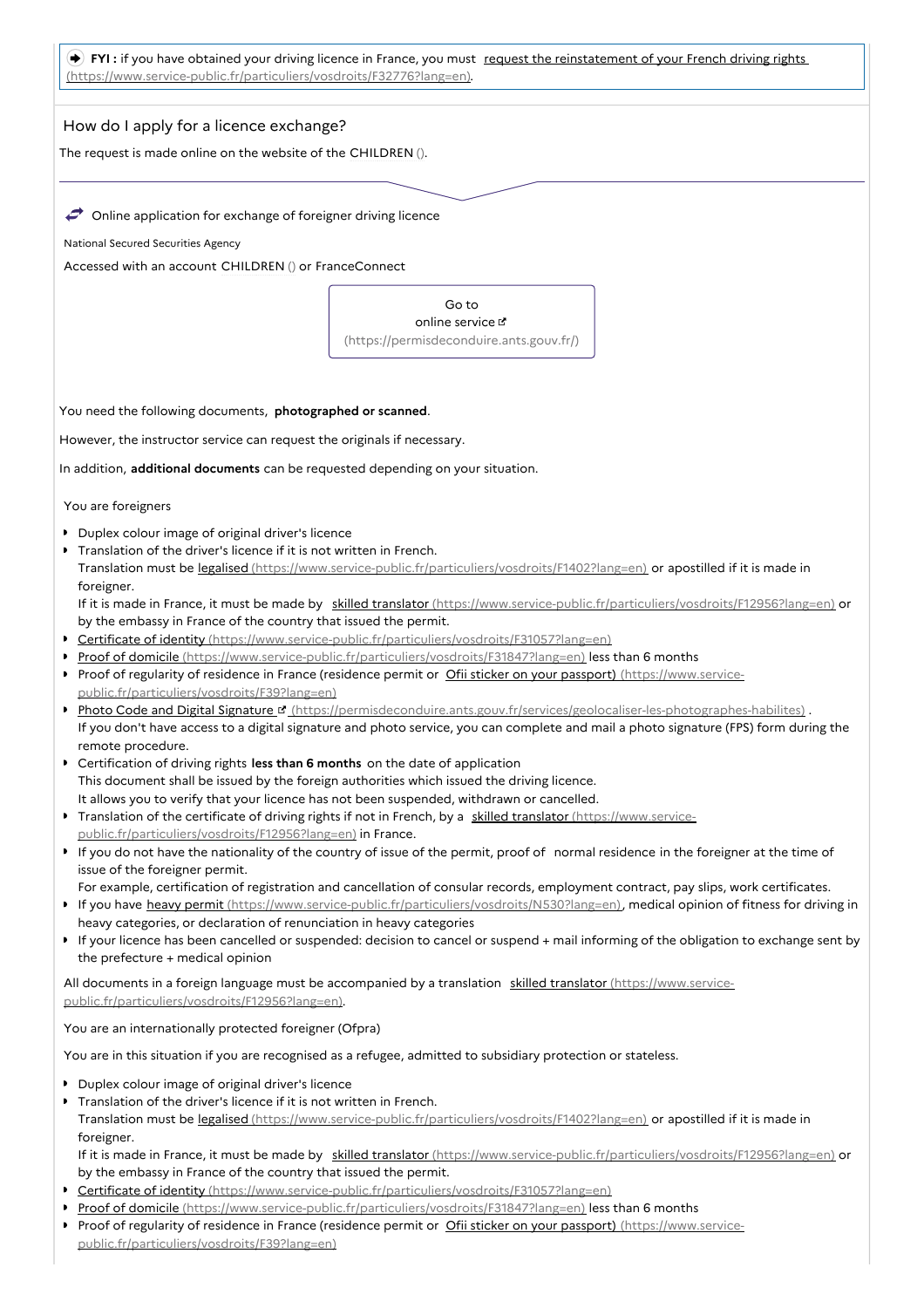- Photo Code and Digital Signature <sup>If</sup> [\(https://permisdeconduire.ants.gouv.fr/services/geolocaliser-les-photographes-habilites\)](https://permisdeconduire.ants.gouv.fr/services/geolocaliser-les-photographes-habilites) . If you don't have access to a digital signature and photo service, you can complete and mail a photo signature (FPS) form during the remote procedure.
- If you do not have the nationality of the country of issue of the permit, proof of normal residence in the foreigner at the time of issue of the foreigner permit.
- For example, certification of registration and cancellation of consular records, employment contract, pay slips, work certificates.
- If you have heavy permit [\(https://www.service-public.fr/particuliers/vosdroits/N530?lang=en\)](https://www.service-public.fr/particuliers/vosdroits/N530?lang=en), medical opinion of fitness for driving in heavy categories, or declaration of renunciation in heavy categories
- If your licence has been cancelled or suspended: decision to cancel or suspend + mail informing of the obligation to exchange sent by the prefecture + medical opinion

All documents in a foreign language must be accompanied by a translation skilled translator (https://www.service[public.fr/particuliers/vosdroits/F12956?lang=en\).](https://www.service-public.fr/particuliers/vosdroits/F12956?lang=en)

## You are European

If you European, prepare the following documents:

- Duplex colour image of original driver's licence
- **Translation of the driver's licence if it is not written in French.** Translation must be legalised [\(https://www.service-public.fr/particuliers/vosdroits/F1402?lang=en\)](https://www.service-public.fr/particuliers/vosdroits/F1402?lang=en) or apostilled if it is made in foreigner.

If it is made in France, it must be made by skilled translator [\(https://www.service-public.fr/particuliers/vosdroits/F12956?lang=en\)](https://www.service-public.fr/particuliers/vosdroits/F12956?lang=en) or by the embassy in France of the country that issued the permit.

- Certificate of identity [\(https://www.service-public.fr/particuliers/vosdroits/F31057?lang=en\)](https://www.service-public.fr/particuliers/vosdroits/F31057?lang=en)
- Proof of domicile [\(https://www.service-public.fr/particuliers/vosdroits/F31847?lang=en\)](https://www.service-public.fr/particuliers/vosdroits/F31847?lang=en) less than 6 months
- Photo Code and Digital Signature <sup>r</sup> [\(https://permisdeconduire.ants.gouv.fr/services/geolocaliser-les-photographes-habilites\)](https://permisdeconduire.ants.gouv.fr/services/geolocaliser-les-photographes-habilites) If you don't have access to a digital signature and photo service, you can complete and mail a photo signature (FPS) form during the remote procedure.
- Certification of driving rights **less than 6 months** on the date of application This document shall be issued by the foreign authorities which issued the driving licence. It allows you to verify that your licence has not been suspended, withdrawn or cancelled.
- Translation of the certificate of driving rights if not in French, by a skilled translator (https://www.service[public.fr/particuliers/vosdroits/F12956?lang=en\)](https://www.service-public.fr/particuliers/vosdroits/F12956?lang=en) in France
- Justification normal residence in France on the date of application
- Justification of the date of arrival in France. For example, boarding tickets, social security.
- If you do not have the nationality of the country of issue of the permit, proof of normal residence in the State foreigner at the time of issue of the foreigner permit.
- For example, certification of registration and cancellation of consular records, employment contract, pay slips, work certificates...
- If you have heavy permit [\(https://www.service-public.fr/particuliers/vosdroits/N530?lang=en\)](https://www.service-public.fr/particuliers/vosdroits/N530?lang=en), medical opinion of fitness for driving in heavy categories, or declaration of renunciation in heavy categories
- If your licence has been cancelled or suspended, decision to cancel or suspend + mail informing of the obligation to exchange sent by the prefecture + medical opinion

All documents in a foreign language must be accompanied by a translation approved translator (https://www.service[public.fr/particuliers/vosdroits/F12956?lang=en\).](https://www.service-public.fr/particuliers/vosdroits/F12956?lang=en)

# You are French

- **Duplex colour image of original driver's licence**
- **Translation of the driver's licence if it is not written in French.**

Translation must be legalised [\(https://www.service-public.fr/particuliers/vosdroits/F1402?lang=en\)](https://www.service-public.fr/particuliers/vosdroits/F1402?lang=en) or apostilled if it is made in foreigner.

If it is made in France, it must be made by skilled translator [\(https://www.service-public.fr/particuliers/vosdroits/F12956?lang=en\)](https://www.service-public.fr/particuliers/vosdroits/F12956?lang=en) or by the embassy in France of the country that issued the permit.

**Certificate of identity** [\(https://www.service-public.fr/particuliers/vosdroits/F31057?lang=en\)](https://www.service-public.fr/particuliers/vosdroits/F31057?lang=en)

Proof of domicile [\(https://www.service-public.fr/particuliers/vosdroits/F31847?lang=en\)](https://www.service-public.fr/particuliers/vosdroits/F31847?lang=en) less than 6 months Photo Code and Digital Signature <sup>is</sup> [\(https://permisdeconduire.ants.gouv.fr/services/geolocaliser-les-photographes-habilites\)](https://permisdeconduire.ants.gouv.fr/services/geolocaliser-les-photographes-habilites) If you don't have access to a digital signature and photo service, you can complete and mail a photo signature (FPS) form during the remote procedure.

- Certification of driving rights **less than 6 months** on the date of application This document shall be issued by the foreign authorities which issued the driving licence. It allows you to verify that your licence has not been suspended, withdrawn or cancelled.
- Translation of the certificate of driving rights if not in French, by a skilled translator (https://www.service[public.fr/particuliers/vosdroits/F12956?lang=en\)](https://www.service-public.fr/particuliers/vosdroits/F12956?lang=en) in France
- **I** Justification of the return date in France.

For example, certificate of removal from consular registers, pôle emploi registration, employment contract, social security certificate. If you do not have the nationality of the country of issue of the permit, proof of normal residence in the foreigner at the time of issue of the foreigner permit.

For example, certification of registration and cancellation of consular records, employment contract, pay slips, work certificates.

■ If you have heavy permit [\(https://www.service-public.fr/particuliers/vosdroits/N530?lang=en\)](https://www.service-public.fr/particuliers/vosdroits/N530?lang=en), medical opinion of fitness for driving in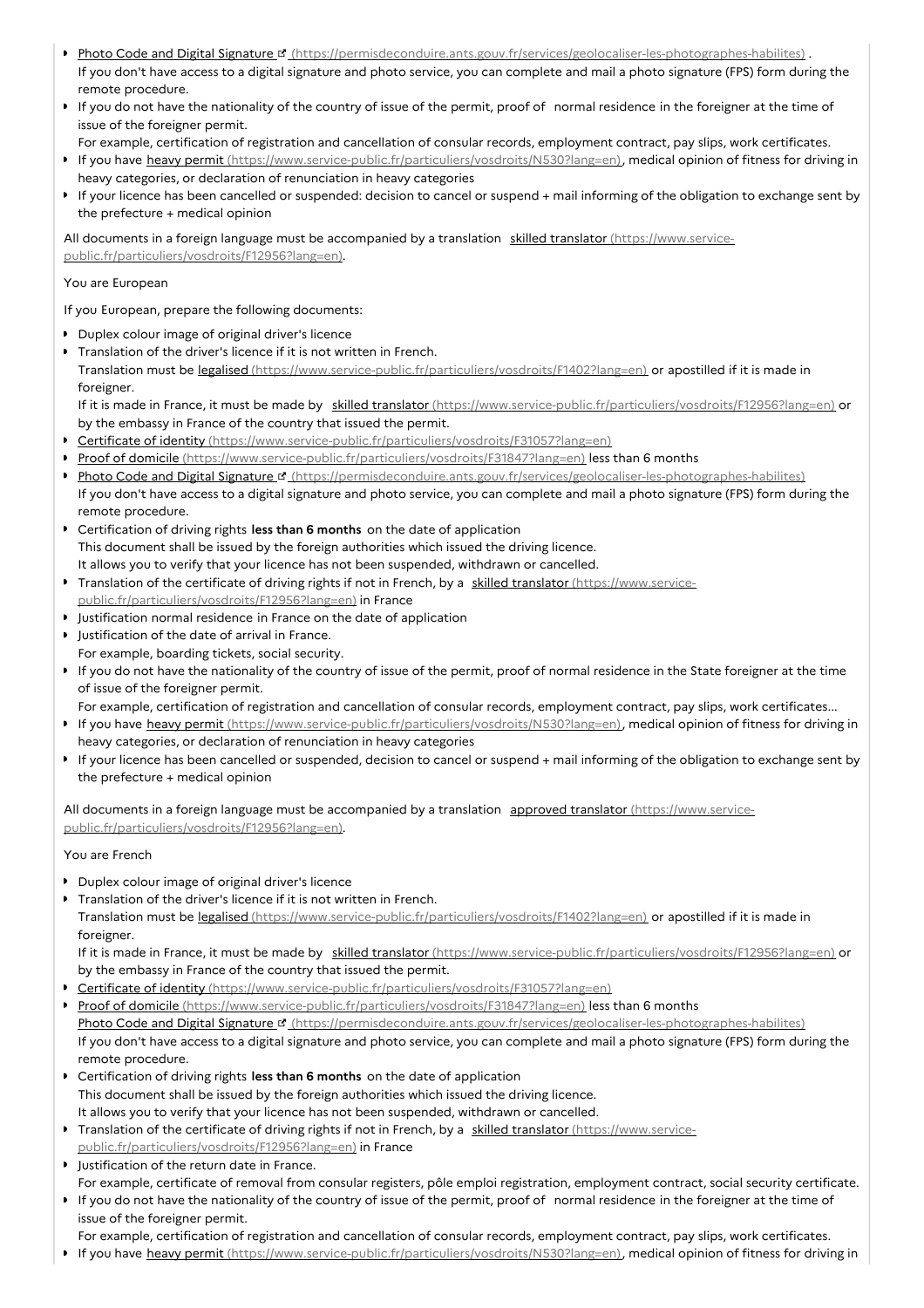heavy categories, or declaration of renunciation in heavy categories

- If your licence has been cancelled or suspended, decision to cancel or suspend + mail informing of the obligation to exchange sent by the prefecture + medical opinion
- If you are French and under 25 years of age, copy of the individual certificate of participation in the defence and citizenship day (JDC) [\(https://www.service-public.fr/particuliers/vosdroits/F871?lang=en\)](https://www.service-public.fr/particuliers/vosdroits/F871?lang=en) or provisional certificate pending at the JDC or individual exemption certificate

Is the licence fee charged?

The **free**.

Can we drive while we wait for the exchange of the licence?

**While your request is being investigated** , you can drive because you keep your driver's licence.

Depending on the complexity of your case, the instruction may last **months**.

**At the end of the statement** , your original foreigner driver's licence is required to verify its authenticity (unless suspended or cancelled).

You are contacted by SMS and email.

The e-mail explains how to send your original driver's licence in registered mail.

When the instructor receives the moose of your permit, you can download on the site of the ANTS (https://www.service[public.fr/particuliers/vosdroits/R61459?lang=en\)](https://www.service-public.fr/particuliers/vosdroits/R61459?lang=en) a **secure deposit certificate (ADS)**.

ADS is valid **4 months**.

This certificate **driver's licence pending receipt of your French licence** , within the period of recognition of your foreigner licence.

How do I track the status of the application?

You **follow the production and sending of your driving licence online** .

Once connected to your space CHILDREN (), you view your request in the dashboard.

 $\rightarrow$  Driver's licence: follow the progress of his driving application

National Secured Securities Agency

Accessible with FranceConnect or with your IDs.

Go to online service  $\leq$ [\(https://permisdeconduire.ants.gouv.fr/\)](https://permisdeconduire.ants.gouv.fr/)

#### **Shipping** driver's licence**Expert Letter**.

This is a secure shipment, with **hand-over against signature**.

- The address you specify during the online procedure must be as complete as possible (building number, flat number, mailbox number, floor, corridor, staircase, "resident",...)
- Your mailbox must include the first and last name of the person receiving the mail.

If you are absent when the postman passes, you must go to the Post Office in the **15 days** with your notice of passage or with the number of the Expert Letter.

If you couldn't get to the Post Office within 15 days, you don't have to do anything.

Your permit will be sent to you.

In other cases, contactCHILDREN () via the contact form:

Who shall I contact

**National Secured Securities Agency (ANTS) - Driving licence** 

**Online**

https://permisdeconduire.ants.gouv.fr/ [\(https://permisdeconduire.ants.gouv.fr/\)](https://permisdeconduire.ants.gouv.fr/)

**By Email**

Access contact form [cttps://permisdeconduire.ants.gouv.fr/aide-et-contact)

**Phone**